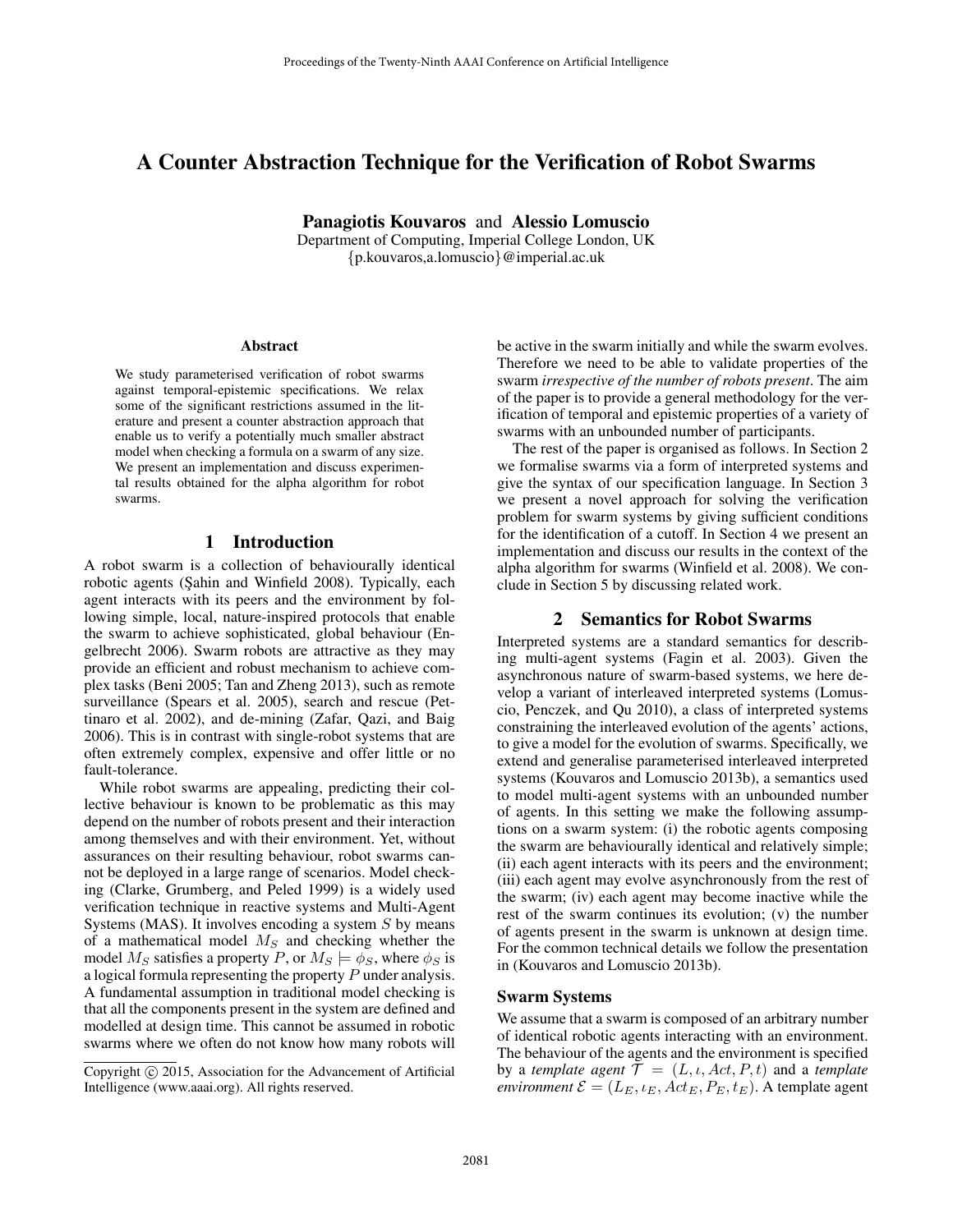$T$  defines a nonempty set of local states  $L$ , a unique initial state  $\iota \in L$ , and a nonempty set of actions Act. Actions are performed in compliance with a protocol  $P: L \to \mathcal{P}(Act)$ that selects which actions may be performed at a given state. The evolution of the template local states is characterised by a transition function  $t : L \times Act \rightarrow L$  returning the next local state given the template's local state and action. Similarly,  $\mathcal E$  is associated with a nonempty set of local states  $L_E$ , an initial state  $\iota_E \in L_E$ , a nonempty set of actions  $Act_E$ , a protocol  $P_E$ , and a transition function  $t_E$ . We include the "null" actions  $\epsilon$  and  $\epsilon_E$  to the sets of actions Act and Act<sub>E</sub> respectively. It is assumed that the protocol  $P$  is such that for every  $l \in L$  we have that  $\epsilon \in P(l)$  (i.e., the null action is enabled at every template state); the transition function  $t$ is such that  $t(l, \epsilon) = l$  (i.e, the local state does not change whenever the null action is performed). The environment's null action  $\epsilon_E$  is similarly described.

We extend parameterised interleaved interpreted systems (Kouvaros and Lomuscio 2013b) to define a *swarm system* (SS) as a tuple  $S = \langle T, \mathcal{E}, \mathcal{V} \rangle$ , where  $\mathcal{V} : L \to \mathcal{P}(AP)$ is a labelling function on the template agent's states for a set  $AP$  of template atomic propositions. S gives a generic description of an unbounded collection of *concrete swarm systems*, each one obtained by setting the parameter prescribing to the number of agents in the system. The concrete agents can interact either by full synchronisation among all of them with the environment, or by pairwise synchronisation between one agent and the environment. They can also evolve asynchronously at any time. Each communication pattern is the result of performing, respectively, *globalsynchronous*, *agent-environment*, and *asynchronous* actions. Formally, the sets of actions  $Act = A \cup AE \cup GS \cup \{\epsilon\}$ and  $Act_E = A_E \cup AE \cup GS \cup \{\epsilon_E\}$  are decomposed into disjoint sets of asynchronous  $(A, A_E)$ , agent-environment  $(AE)$ , and global-synchronous  $(GS)$  actions. These types of actions encode our assumptions on how the agents may interact. Specifically, A actions enable a robot to evolve asynchronously;  $AE$  actions enable a robot to interact with its environment; GS actions enable the agents to interact among themselves; finally,  $\epsilon$  actions enable a robot to dynamically become inactive while the swarm evolves.

Consider an SS S. If we are given an integer  $n \geq 1$  representing how many agents are present in a swarm, we can construct the concrete swarm system  $S(n)$  obtained by taking *n* instantiations of  $T$  and one instantiation of  $\mathcal{E}$ . Let  $\mathcal{A}^{1,n}$  denote the set of concrete agents  $\{1,\ldots,n\}$  and let  $\mathcal{A}^{1,n} = \mathcal{A}^{1,n} \cup \{\mathcal{E}(n)\}\$  denote, additionally, the concrete environment  $\mathcal{E}(n)$ . For any  $i \in \mathcal{A}^{1,n}$ , the *i*-th concrete agent is defined as follows:  $L_i = L \times \{i\};$   $\iota_i = \iota \times \{i\};$  $Act_i = A_i \cup AE_i \cup GS \cup \{\epsilon_i\}$ , where  $A_i = A \times \{i\}$  and  $AE_i = AE \times \{i\}$ . Given  $a \in Act_i$ , let  $a_\tau$  to denote the corresponding template action, i.e, if  $a = (b, i) \in A_i \cup AE_i$ , then  $a_{\tau} = b$ , otherwise, if  $a \in GS$ , then  $a_{\tau} = a$ . Agent i's protocol  $P_i$  is defined as  $a \in P_i((l,i))$  iff  $a_\tau \in P(l)$ ; its evolution function  $t_i$  is defined as  $t_i((l, i), a) = (l', i)$ iff  $t(l, a_{\tau}) = l'$ .  $\mathcal{E}(n)$  is defined as follows:  $\hat{L}_E(n) = L_E$ ,  $\iota_E(n) = \iota_E$ ,  $Act_E(n) = A_E \cup \{AE_i\}_{i \in \mathcal{A}^{1,n}} \cup GS \cup \{\epsilon_E\};$  $P_E(n)$  is given by  $a \in P_E(n)(l)$  iff  $a_\tau \in P_E(l)$  and  $t_E(n)$ 

is given by  $t_E(n)(l, a) = l'$  iff  $t_E(l, a_\tau) = l'$ .

A *global state*  $g = (l_1, \ldots, l_n, l_E)$  is a tuple of local states for all the agents in the system and it corresponds to a description of the system at a particular instant of time. For a global state  $g$  we write  $g.i$  to denote the template local state of agent  $i$  in  $g$ . The system's global states evolve over time in compliance with the agents' local protocols and local evolution functions, thereby inducing a global transition relation. For  $Y \in \{Act, A, AE, GS\}$  and  $X \subseteq \mathcal{A}^{1,n}$ , let  $Y_X = \bigcup_{i \in X} Y_i$  denote the union of the set of actions Y for each agent in X, e.g.,  $A_{\mathcal{A}^{1,n}} = \bigcup_{i \in \mathcal{A}^{1,n}} A_i$ . For  $a \in \mathit{Act}_{\dot{\mathcal{A}}^{1,n}}$ , let  $\mathit{Agent}(a) = \left\{i \in \dot{\mathcal{A}}^{1,n} : a \in \mathit{Act}_i\right\}$  denote the set of agents admitting the concrete action  $a$  in their repertoire.

Definition 1 (Global transition relation). *The global transition relation*  $\mathcal{R}(n) \subseteq G(n) \times G(n)$  *on a set*  $G(n)$  *of* global states is defined as  $(g, g') \in \mathcal{R}(n)$  iff there is  $\bar{a} =$  $(a_1, \ldots, a_n, a_E) \in Act_1 \times \cdots \times Act_n \times Act_E(n)$  and  $a \in$  $Act_{\lambda^{1,n}}$  *such that for all*  $i \in Agent(a)$ *, we have that*  $a_i = a$ and  $t_i(g.i, a_i) = g'.i$ ; and for all  $i \in \dot{\mathcal{A}}^{1,n} \setminus Agent(a)$ , we have that  $a_i = \epsilon_i$  and  $t_i(g.i, a_i) = g'.i = g.i$ . In brief we *write*  $g \rightarrow_a g'$  *if*  $\mathcal{R}(g, g')$  *by means of action a.* 

Given the above, we observe the following: (i) only one local action is performed in the system at any time; (ii) for an action to be performed, every agent admitting said action in its repertoire has to perform it at the round. So, communication in SS is by means of shared actions. It follows from the agents' concrete definitions that a global transition from a global state  $g$  can only happen in either one of the following cases: (i) an  $A(A<sub>E</sub>$  respectively) action is enabled for an agent (the environment respectively) at  $g$ ; (ii) an  $AE$  action is enabled for an agent and the environment at  $g$ ; (iii) a GS action is enabled for all the agents and the environment at  $g$ . We assume that the joint null action is always enabled thereby inducing a serial global transition relation.

A path  $\pi$  is a sequence  $\pi = g^1 a^1 g^2 a^2 g^3 \dots$  such that  $g^i \rightarrow_{a^i} g^{i+1}$ , for every  $i \ge 1$ . Given a path  $\pi$ , we write  $\pi(i)$ for the *i*-th state in  $\pi$ . The set of all paths originating from a state g is denoted by  $\Pi(g)$ . A global state g is said to be reachable from a global state  $g^1$  if there is a path  $\pi \in \Pi(g^1)$ such that  $\pi(i) = q$ , for some  $i \geq 1$ .

We now define the concrete semantics.

Definition 2 (Concrete swarm system). *Given*  $S =$  $\langle \mathcal{T}, \mathcal{E}, \mathcal{V} \rangle$  *and*  $n \geq 1$ *, the concrete swarm system (CSS)*  $S(n)$  *is a tuple*  $S(n) = \langle \mathcal{G}(n), \iota(n), \mathcal{R}(n), \mathcal{V}(n) \rangle$ *, where*  $G(n) \subseteq L_1 \times \ldots \times L_n \times L_E(n)$  *is the set of global states reachable via*  $\mathcal{R}(n)$  *from the initial global state*  $\iota(n)$  =  $((\iota, 1), \ldots, (\iota, n), \iota_E(n))$ *, and*  $V(n) : \mathcal{G}(n) \rightarrow \mathcal{P}(AP \times$  $\mathcal{A}^{1,n}$ ) *is a labelling function for the set*  $AP \times \mathcal{A}^{1,n}$  *of concrete atomic propositions such that*  $(p, i) \in V(n)(q)$  *iff*  $p \in \mathcal{V}(g.i)$ .

In line with the parametric nature of robot swarms, an SS  $S$  gives a concise description of an unbounded collection  $\{\mathcal{S}(n) : n \geq 1\}$  of CSS, each composed of a different number of identical agents.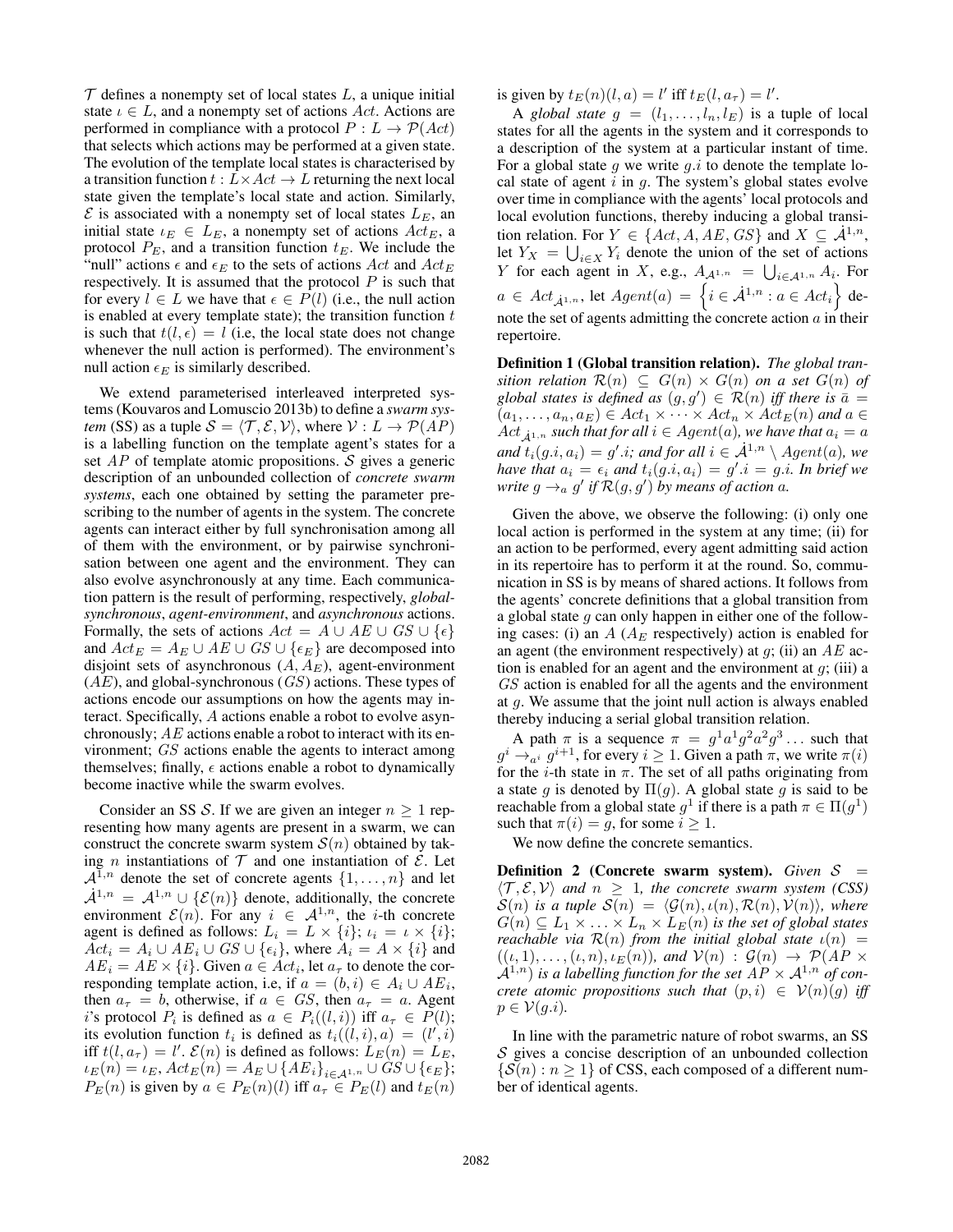$$
[11, -, F, C, p1] \xrightarrow{north} [11, N, F, C, s1] \xrightarrow{syn} [11, N, F, C, p2] \xrightarrow{move} [12, N, F, C, s2] \xrightarrow{syn} [12, N, F, C, p3a]
$$
  
\n*south, east*:  
\n*west*:  
\n
$$
[12, S, C, \neg C, p2] \xleftarrow{syn} [12, S, C, \neg C, s3b] \xleftarrow{con.12} [12, N, F, C, p3b] \xleftarrow{syn} [12, N, F, C, s3a]
$$

Figure 1: Fragment of the template agent of the AA for a  $2 \times 2$  grid and wireless range of 1.

[110, 120, 210, 220, p1] [110, 120, 210, 220, p2] [110, 120, 210, 220, p3a] [110, 121, 210, 220, p3a] [110, 121, 212, 220, p3b] [110, 121, 212, 220, p3a] [110, 121, 211, 220, p3a] syn syn 12 21 syn 21 11, 21, 22, syn <sup>¬</sup>con <sup>11</sup>, <sup>¬</sup>con <sup>12</sup>, con <sup>21</sup>, <sup>¬</sup>con <sup>22</sup> <sup>11</sup>, <sup>12</sup>, <sup>22</sup> <sup>11</sup>, <sup>12</sup>, <sup>22</sup>, syn 21 11, 12, 22, syn syn

Figure 2: Fragment of the template environment of the AA for a  $2 \times 2$  grid and wireless range of 1.

#### The Swarm System of the Alpha Algorithm

As a case study we consider the alpha algorithm (AA) for robot swarms (Winfield et al. 2008). This is a *swarm aggregation* algorithm, where the robots have to form a cluster in an area of the environment (Brambilla et al. 2012; Berman et al. 2009; Martinoli, Ijspeert, and Mondada 1999).

Each robot  $i$  is equipped with a wireless sensor of limited range. Through local communication the  $i$ -th robot can observe the number  $N(i)$  of robots in the range of its sensor, i.e., the number of its neighbours. Robot  $i$  is said to be connected if its neighbourhood is composed of at least  $\alpha$ robots, for a threshold  $\alpha$ ; i.e.,  $N(i) \geq \alpha$ . The behaviour of each robot is characterised by its connectivity status and by whether it is in *forward (motion) mode* or in *coherence (motion) mode*. More specifically, if a robot is in forward mode and connected, then it moves forward; if it is in forward mode, but not connected, then it performs a 180° turn and changes its motion mode to 'coherence'; if it is in coherence mode, but not connected, then it moves forward; finally, if it is in coherence mode and connected, then it performs a random 90◦ turn and changes its motion mode to 'forward'.

We can encode the alpha algorithm as an SS, where the robots are assumed to be moving on a finite square grid which wraps round, i.e., for an  $N \times N$  grid, a robot moving east from position  $(1, N)$  gets to position  $(1, 1)$ . The states of the template agent are given as tuples of four components: the position on the grid, the direction of movement (North, East, South, West), the motion mode (Forward, Coherence), the connectivity status (*Connected*,  $\neg Connected$ ), and the phase  $(p1, p2, p3a, p3b)$  of the encoding. The encoding is in terms of three phases. For each phase  $p_1, p_2, p_3a, p_3b$  an action is performed by each of the robots followed by a change of the phase component to  $s1, s2, s3a, s3b$  respectively. This is followed by the global synchronous action  $syn$ thereby simulating the synchronous semantics<sup>1</sup> (see Figures 1 and 2). The robots are initially in square  $(1, 1)$ . In phase 1 each robot performs one of the asynchronous actions north, east, south, west, thereby choosing an initial random direction. In phase 2 each robot moves forward one step by performing the asynchronous action move. Phase 3 is responsible for updating the connectivity status of each of the robots. This is done in terms of 2 steps. In phase 3a each robot performs the agent-environment action  $(x, y)$ , where  $(x, y)$  is the location of the robot. A template environment's state has a component  $((x, y), z)$ , where  $z \in$  $\{1, \ldots, \alpha + 1\}$ , for each square  $(x, y)$  in the grid. The environment increases  $z$  (up to  $\alpha + 1$ ) each time an  $(x, y)$  action is performed. Following this, the environment can deduce whether or not a robot in  $(x, y)$  is connected. In phase 3b, for each location  $(x, y)$  the environment's protocol enables the agent-environment action  $con_{-}(x, y)$  if the sum of z's in the range of  $(x, y)$  is at least  $\alpha + 1$ , otherwise it enables the agent-environment action  $\neg con(x, y)$ . Thus each robot can update its connectivity status by synchronising with the environment through the con actions. This happens for all robots in a sequence of steps before the system may move to the next phase; upon each synchronisation, the corresponding agent updates its direction and motion mode as described in the previous paragraph. Then, the system goes back to phase 2 where the counters in the environment are reset to zero in repeating the cycle.

#### Specifications for Robot Swarms

 $\sqrt{ }$ 

We express properties of robot swarms in the temporalepistemic logic  $\text{ACTL}^*K\ X$  (Lomuscio, Penczek, and Qu 2010). This logic combines the epistemic logic S5 with the temporal logic  $\text{ACTL}^* \setminus X$ (the universal fragment of CTL<sup> $*$ </sup> without the neXt operator X). To express properties that are independent of the number of robots in the swarm, we use variables to index the atomic propositions and epistemic modalities appearing in a specification. We write  $\phi({v_1, \ldots, v_m})$  to indicate that each of the variables  $v_1, \ldots, v_m$  appears in an atomic proposition or epistemic modality in  $\phi$ . We verify SS against properties of the form

$$
\forall v_1 \dots \forall v_m \left( \bigwedge_{i,j \in \{1,\dots,m\}} \neg(v_i = v_j) \to \phi(\{v_1,\dots,v_m\}) \right)
$$

<sup>&</sup>lt;sup>1</sup>Note that as stated in (Dixon et al. 2012), since the robots move at the same speed and their connectivity status is updated with high frequency, synchronicity is an adequate assumption.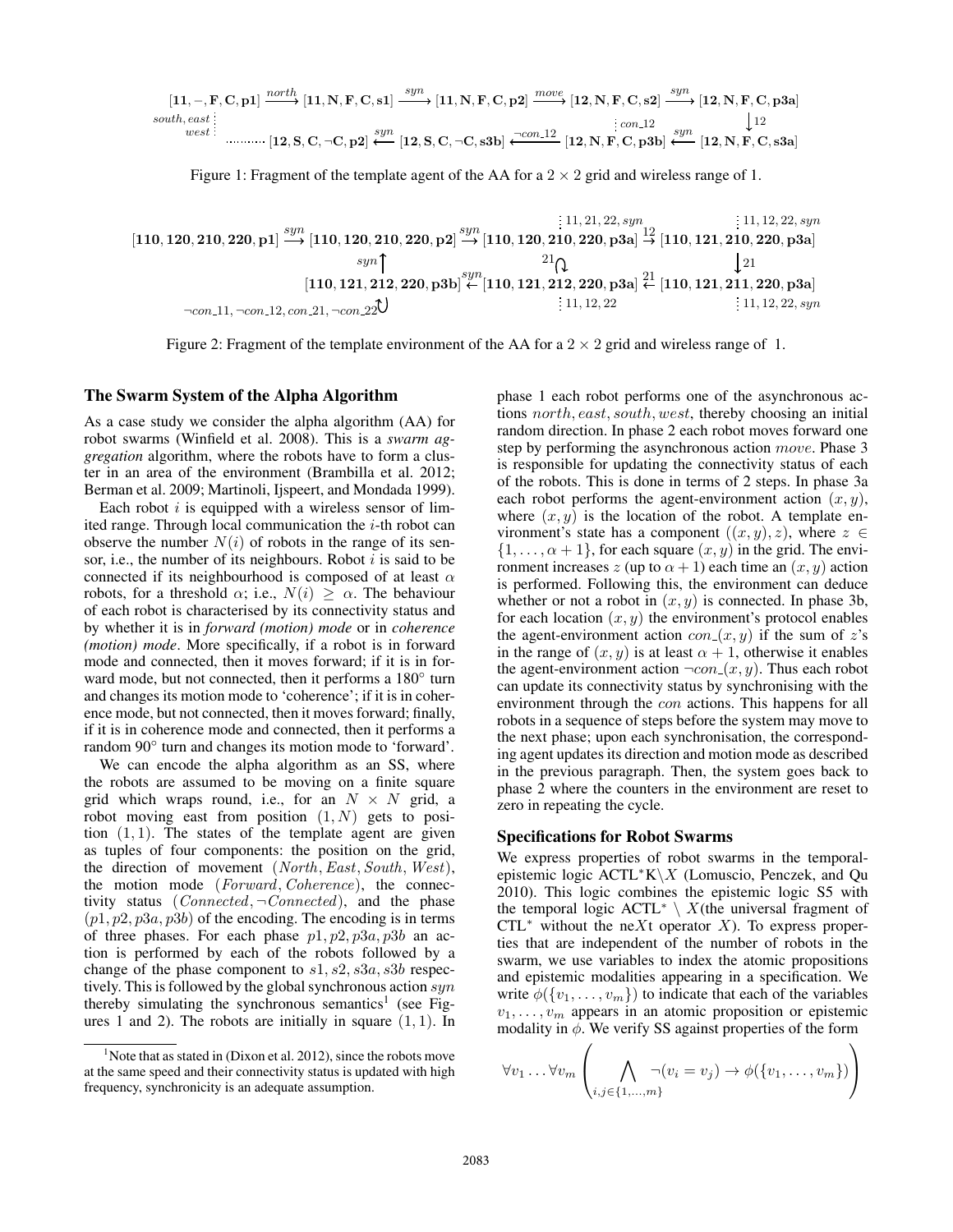where ∀ is a universal quantifier over the variables. We denote such a formula as  $\forall V \phi(V)$ , where  $V = \{v_1, \dots, v_m\},$ and we say that  $\forall V \phi(V)$  is an m-indexed formula if  $|V| =$ m. In other words, when evaluated on a concrete system  $S(n)$ ,  $\forall V \phi(V)$  denotes a specific ACTL\*K\X formula expressing the conjunction of all its ground instantiations under any assignment for V from the domain  $A^{1,n}$ . For example, consider the *connectedness property* (Dixon et al. 2012) for the AA "each robot knows that it will be connected infinitely often". We can express this property with the specification  $\phi_{AA} = \forall_{\{v\}} K_v G F con_v$ , where con is a template atomic proposition holding in the template states indicating connectedness. When evaluated on  $S(2)$ ,  $\phi_{AA}$  is a shortcut for  $K_1GFcon_1 \wedge K_2GFcon_2$ . We refer to (Kouvaros and Lomuscio 2013b) for more details on indexed  $\text{ACTL}^*K\backslash X$ including the definition of the satisfaction relation  $\models$ .

# 3 Model Checking Swarm Systems

In contrast with the existing literature on swarm systems, we here introduce a counter abstraction procedure (Pnueli, Xu, and Zuck 2002) for the verification of an SS independent from the number of agents in the system. In the verification community this is referred to as the parameterised verification problem (Clarke, Grumberg, and Browne 1989).

Definition 3 (Parameterised model checking problem (PMCP)). *Given an SS* S *and an* m*-indexed formula*  $\forall_V \phi(V)$ , determine whether or not the following holds:

$$
\forall n \ge m : \mathcal{S}(n) \models \forall_V \phi(V)
$$

Clearly, the PMCP involves checking an unbounded number of systems; so the problem cannot by solved by traditional model checking techniques. To solve this, we define a counter abstraction procedure and show how an SS may still be verified.

#### Abstract Swarm System

We define the abstract SS and show that any  $m$ -indexed formula  $\forall V \phi(V)$  satisfied by the abstract system is satisfied by every concrete system composed of at least m agents. To do this, we first observe that an m-indexed formula  $\forall_V \phi_V$ can be evaluated by considering only its ground instantiation  $\phi[m]$ , obtained by assigning to the variables in V pairwise distinct values in  $A^{1,m}$  (Kouvaros and Lomuscio 2013b). Intuitively, this results from the symmetric nature of a CSS since each ground instantiation of  $\forall_V \phi(V)$  refers to an mtuple of identical (up to re-indexing) agents. In other words,  $\phi[m]$  is equivalent to any ground instantiation of  $\forall_V \phi(V)$ ; thus  $\phi[m]$  is equivalent to  $\forall_V \phi(V)$ . For example the formula  $\phi_{AA} = \forall_{\{v\}} K_v G F con_v$  can be evaluated simply by considering its single conjunct  $\phi_{AA}[1] = K_1GFcon_1$ . For the rest of the paper, we denote an m-indexed formula  $\forall V \phi_V$  by its instantiation  $\phi[m]$ . To reason in the abstract system about the agents that the atomic propositions and epistemic modalities in  $\phi[m]$  refer to, we abstract all concrete agents but the agents  $1, \ldots, m$ . To do this, we define an abstract agent and an abstract environment adhering to the counter abstraction of the agents  $m + 1, \ldots, n$ , for any concrete system  $\mathcal{S}(n)$  $(n > m)$ , and then we define the abstract SS as the system

built from the abstract agent, the abstract environment, and m concrete agents.

**Definition 4 (Abstract agent).** *Given an SS S* =  $\langle T, \mathcal{E}, \mathcal{V} \rangle$ *, the* abstract agent  $\hat{a} = \langle \hat{L}, \hat{\iota}, \hat{A} \rangle$  *is defined as follows.* 

- $\hat{L} = \mathcal{P}(L) \setminus \emptyset$  *is the set of states;*  $\hat{\iota} = {\iota} \in \hat{L}$  *is the initial state;*
- $\hat{Act} = \hat{A} \cup \hat{AE} \cup GS \cup {\hat{\epsilon}}$  *is the set of actions, where*  $\hat{A} = (A \times L \times \{\uparrow, \downarrow\})$  and  $\hat{AE} = (AE \times L \times \{\uparrow, \downarrow\})$ ;
- $\hat{P}$  :  $\hat{L}$   $\rightarrow$   $\mathcal{P}(\hat{Act})$  is the protocol defined as  $\hat{P}(\hat{l})$  =  $\{(a, l, \downarrow), (a, l, \uparrow) \in \hat{A} \cup \hat{A}E : l \in \hat{l} \text{ and } a \in P(l)\} \cup \{a \in \hat{l}\}$  $GS:$  *for all*  $l \in \hat{l}$  *we have that*  $l \in P(l)$ *}*;
- $\hat{t}: \hat{L} \times \hat{Act} \rightarrow \hat{L}$  *is the evolution function defined as*  $\hat{t}(\hat{l},x) = \hat{l}'$  iff  $x \in \hat{P}(\hat{l})$  and one of the following holds: *(i)* if  $x \in GS$ , then  $\hat{l}' = \{l' \in L : \exists l \in \hat{l}. t(l, x) = l'\};$  *(ii)*  $if x = (a, l, \uparrow)$ *, then*  $\hat{l}' = \hat{l} \cup \{t(l, a)\}$ *; (iii) if*  $x = (a, l, \downarrow)$ *, then*  $\hat{l}' = (\hat{l} \setminus \{l\}) \cup \{t(l, a)\}.$

Following the definition of the PMCP, we would like to check whether a specification encoded as an  $m$ -indexed formula holds in the swarm system irrespective of the number of robots. In line with this, the abstract agent represents in a finitary manner the ways that the agents in  $\mathcal{A}^{m,n}$  may interfere with the agents in  $\mathcal{A}^{1,m}$  in any CSS with at least m agents. In particular, a state in  $\hat{L}$  represents the set of template states that the agents in  $A^{m,n}$  may be in in a global state. A template action in  $\hat{Act}$  represents all of its concrete instantiations that the agents in  $A^{m,n}$  may perform in a global state. To respect the encoding of the abstract states, two cases have to be considered when a concrete asynchronous action or an agent-environment action a is performed at a global state: (i) there is exactly one concrete agent in template state  $l$  at which  $a$  is performed; (ii) there are at least two agents. The former case is captured in  $\hat{a}$  with the action  $(a_{\tau}, l, \downarrow)$ , whereas the latter is captured with the action  $(a_{\tau}, l, \uparrow)$ . The former action may cause the abstract state to "shrink"  $(\downarrow)$  and not include l, whereas the latter action may cause the abstract state to "grow" (↑) and include the template state  $l'$  as specified by the template transition  $t(l, a_{\tau}) = l'$ . Under this light,  $\hat{P}$  and  $\hat{t}$  are defined accordingly.

The abstract environment is defined as the concrete environment  $\mathcal{E}(m)$ , but with additional agent-environment actions added for synchronising with the abstract agent. Formally,  $\mathcal{E}(m)$  =  $\langle L_E(m), \hat{i_E}(m), \hat{Act}_E(m), \hat{P_E}(m), \hat{i_E}(m) \rangle$ , where  $\hat{L_E}(m) = L_E(m), \hat{\iota_E}(m) = \iota_E(m)$  and  $\hat{Act}_E(m) =$  $Act_E(m) \cup \hat{AE}$ . The abstract protocol and transition function are defined for  $\widehat{AE}$  as follows:  $(a, l, x) \in \widehat{P}_E(m)(l)$  iff  $a \in P_E(l)$  and  $\hat{t}_E(l_E,(a,l,x)) = l'_E$  iff  $t_E(l_E,a) = l'_E$ , for  $x \in \{\uparrow, \downarrow\}.$ 

The abstract SS  $\hat{S}(m) = \langle \mathcal{G}(m), \hat{\iota}(m), \hat{\mathcal{R}}(m), \hat{\mathcal{V}}(m) \rangle$  is constructed by composing  $m$  concrete agents, the abstract agent and the abstract environment. The abstract valuation function  $\hat{V}(m) : \hat{\mathcal{G}}(m) \to \mathcal{P}(AP \times A^{1,m})$  is given by  $p_i \in$  $\hat{\mathcal{V}}(m)(\gamma)$  iff  $p \in \mathcal{V}(\gamma.i)$ .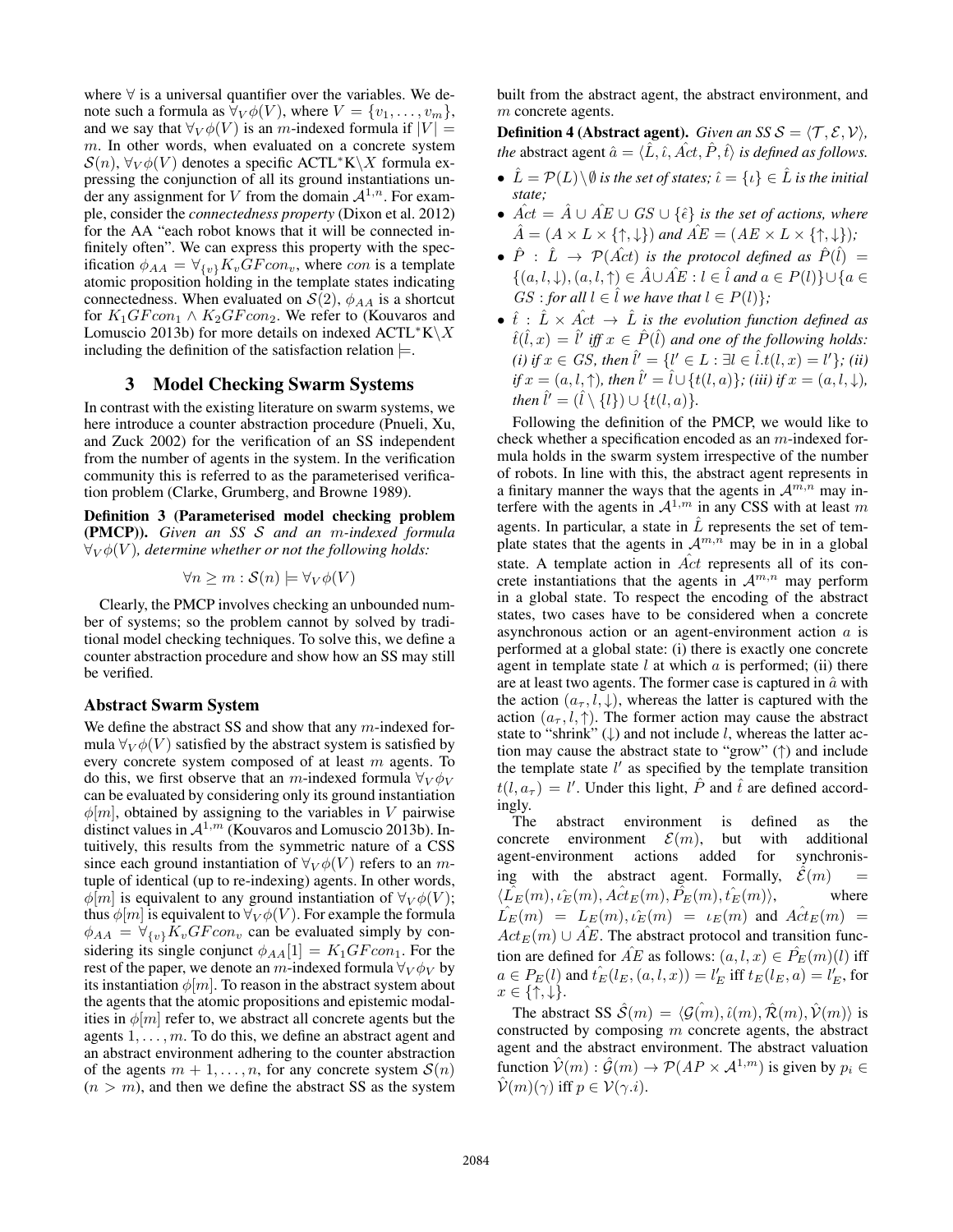A state  $\gamma \in \hat{\mathcal{G}}(m)$  represents any concrete state g in which: (i)  $\gamma.i = g.i$  for each  $i \in \mathcal{A}^{1,m}$ ; (ii)  $g.i \in \gamma.\hat{a}$ for each  $i \in \mathcal{A}^{m+1,n}$ ; (iii) for each  $l \in \gamma \hat{a}$ , there is an  $i \in \mathcal{A}^{m+1,n}$  such that  $q.i = l$ . Given a concrete state q, let  $[g]$  denote the abstract state representing a set of states including  $q$ . The abstraction is sound in the sense that every concrete path can be mapped to an abstract path. To see this, suppose that  $g \to_a g'$ . If  $a \in GS$ , then  $[g] \to_a [g']$ . If  $a \notin \overline{G}S$ , then only one agent, say i, participates in the global transition giving three cases. In the first case, we have  $i \in \mathcal{A}^{1,m}$ ; then  $[g] \rightarrow_a [g']$ . In the second case,  $i \in \mathcal{A}^{m+1,n}$ and there is only one agent in  $A^{m+1,n}$  at template state g.i. in g; hence  $[g] \rightarrow_{(a_{\tau},g,i,\downarrow)} [g']$ . In the third case, we have  $i \in \mathcal{A}^{m+1,n}$  and there are at least two agents in  $\mathcal{A}^{m+1,n}$  at template state g.i in g; so  $[g] \rightarrow_{(a_{\tau},g,i,\uparrow)} [g']$ . Thus we get the following.

**Theorem 1.**  $\mathcal{S}(m) \models \phi[m]$  *implies*  $\mathcal{S}(n) \models \phi[m]$ *, for any*  $n > m$  and any m-indexed formula  $\phi[m]$ .

Following the above, if an m-indexed formula  $\phi[m]$  is satisfied by  $\mathcal{S}(m)$ , then we can conclude that the formula is satisfied by every concrete system. However, if  $\mathcal{S}(m) \not\vDash \phi[m]$ , then we cannot conclude that there is an  $n > m$  such that  $\mathcal{S}(n) \not\vDash \phi[m].$ 

# Global-Synchronous Simulation and Cutoff Identification

We now define the notion of  $gs$ -simulation between an abstract system  $\mathcal{S}(c-1)$  and a concrete system  $\mathcal{S}(c)$ . We show that if  $S(c)$  qs-simulates  $\hat{S}(c-1)$ , then c is a *swarm cutoff*. A cutoff for a swarm is the number of agents that is sufficient to consider when evaluating a given specification.

**Definition 5 (Swarm cutoff).** *Given an SS S and*  $m \in \mathbb{N}$ *,*  $c \in \mathbb{N}$  *is said to be a swarm cutoff if the following holds:* 

- *If*  $S(c) \models \phi[m]$  *then for all*  $n \ge c$ .  $S(n) \models \phi[m]$  *and*
- *If*  $S(c) \not\models \phi[m]$  *then for all*  $n > c$ .  $S(n) \not\models \phi[m]$

*for any m*-indexed formula  $\phi[m]$ .

Therefore the identification of a cutoff  $c$  implies that the PMCP can be solved by model checking all the concrete systems up to  $S(c)$  (Emerson and Kahlon 2000; Clarke et al. 2004; Hanna, Basu, and Rajan 2009; Kaiser, Kroening, and Wahl 2010; Kouvaros and Lomuscio 2013b). Hence our verification procedure is as follows: (i) check whether or not  $\hat{\mathcal{S}}(m) \models \phi[m]$ ; (ii) if so, then terminate; (iii) otherwise, starting from  $(S(m+1), \hat{S}(m))$ , iteratively check if there is a pair of systems in  $\big\{ \big( \mathcal{S}(m + x + 1), \hat{\mathcal{S}}(m + x) \big) : x \ge 0 \big\}$ such that  $S(m + x + 1)$  gs-simulates, as defined below,  $\hat{\mathcal{S}}(m + x)$ ; (iv) if such a pair  $(\mathcal{S}(c), \hat{\mathcal{S}}(c - 1))$  is found, for some  $c > m$ , then check whether  $S(m)$ ,  $S(m +$  $1), \ldots, S(c) \models \phi[m]$  and terminate.

Note that the procedure above may never terminate. Indeed, in the context of SS cutoffs do not always exist (Kouvaros and Lomuscio 2013b). Note, also, that sound and incomplete techniques are typical in parameterised verification (Clarke, Talupur, and Veith 2006; 2008; German and

Sistla 1992; Baldan, Corradini, and König 2008) given the problem's general undecidability (Apt and Kozen 1986). Nonetheless incomplete procedures are still of interest as they solve specific verification problems. As we show below the alpha algorithm is one of them.

In the following, for a set of actions X, let  $g \rightarrow_X g'$  denote that  $g \rightarrow_a g'$  for some  $a \in X$ , and let  $\rightarrow_{X*}$  denote the reflexive and transitive closure of  $\rightarrow_X$ . We now define the global-synchronous simulation. A concrete system  $\mathcal{S}(c)$  is said to gs-simulate the abstract system  $\hat{S}(c-1)$  if  $S(c)$  can simulate  $\hat{S}(c-1)$  be means of the abstract states in which an action in  $Act_{\mathcal{A}^{1,m}}$  is enabled.

Definition 6 (gs-simulation). S(c) *is said to* gs*-simulate*  $\hat{\mathcal{S}}(c-1)$  (*c* > *m*), denoted  $\hat{\mathcal{S}}(c-1) \leq_{qs} \mathcal{S}(c)$ , if there *is a relation*  $\sim_{as} \subseteq \hat{\mathcal{G}}(c-1) \times L \times \mathcal{G}(c)$  *such that* ( $\hat{\iota}(c-1)$ ) 1), *ι*, *ι*(*c*)) ∈∼<sub>gs</sub> and whenever  $(γ, l, g)$  ∈∼<sub>gs</sub> we have the *following:*

$$
1. \ \ \gamma.i = g.i, \text{for } i \in \mathcal{A}^{1,m};
$$

- 2. If  $\gamma \to_{X^*} \gamma^1 \to_a \gamma^2$ , for  $X = (\hat{Act} \cup Act_{\mathcal{A}^{m+1,c-1}}) \setminus GS$ and some  $a \in Act_{\mathcal{A}^{1,m}}$ , then  $g \rightarrow_{Y*} g^1 \rightarrow_a g^2$ , where  $Y = Act_{\mathcal{A}^{m+1,c}} \setminus GS$ , and the following hold.
- (a) If  $a \notin GS$ , then  $(\gamma^2, l, g^2) \in \sim_{gs}$ ;
- *(b)* If  $a \in GS$ , then  $h \rightarrow_{(A_i \cup AE_i \cup A_E)*} g^1$ , where h *is as*  $g^1$  *but*  $h.i = l$  *for some*  $i \in \mathcal{A}^{1,c}$ *, and*  $(\gamma^2, g^2, i, g^2) \in \sim_{gs}.$

As previously discussed, the abstract system may over approximate the concrete systems, i.e., it may be the case that not every abstract path can be mapped to a concrete path. In other words, if a specification does not hold in the abstract system, then no conclusions can be drawn on whether the specification holds in the arbitrary case. However, we can still verify an SS by identifying the systems for which the abstract system captures precisely the concrete behaviours. These systems have the following properties: given enough agents, a concrete instantiation of the system exhibits the "maximal" behaviour encoded in its abstract system; additionally, every bigger system admits the abstract behaviour as well. That is, we are interested in systems in which  $\text{ACTL}^*K\backslash X$  specifications are satisfied on a relatively small instantiation (the cutoff) and remain so even if we add further agents to the system. Note that not all swarm systems have the aforementioned properties. Still, some systems of practical importance do. For example, in the case of the AA we expect that a robot will be infinitely often connected irrespective of the number of its peers as long as this number is greater than or equal to  $\alpha$ .

Following the above observations, if  $\mathcal{S}(c-1) \leq_{as} \mathcal{S}(c)$ , for a CSS  $S(c)$ , then conditions 1 and 2(a) of the gssimulation entail that every abstract path can be mapped to a concrete path in  $S(c)$ . Condition 2(b) entails that an abstract path can always be mapped to a concrete path in any CSS  $\mathcal{S}(c')$ , for  $c' > c$ . Consequently, these guarantees entail that  $S(c)$  is a cutoff; therefore any behaviour exhibited by  $S(c)$  is not invalidated in a bigger CSS. We now describe the conditions of the gs-simulation in detail (see Figure 3).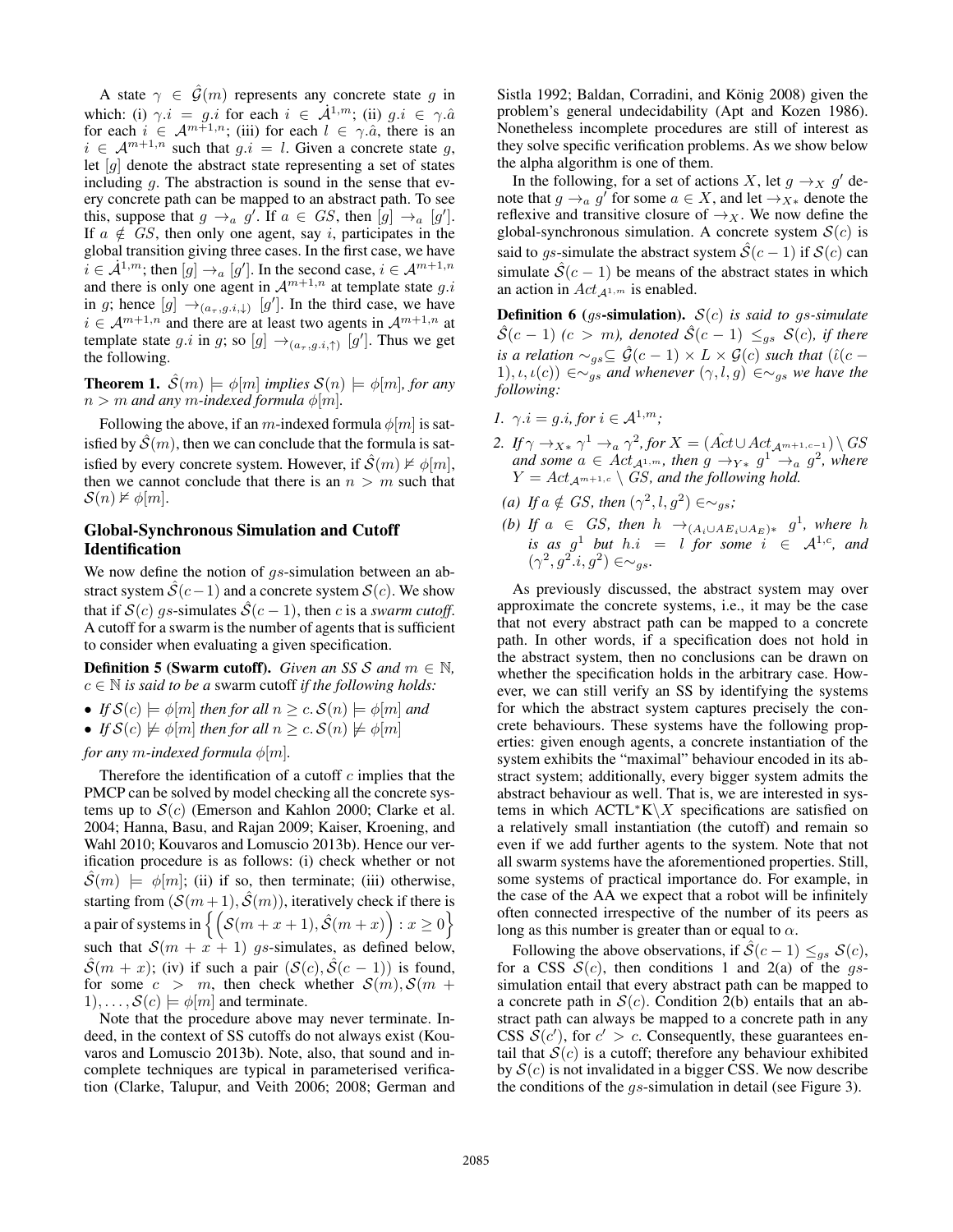

Figure 3: Conditions 2(a) (left) and 2(b) (right) of the *gs*-simulation. Thick arrows indicate the LHS of each condition whereas regular arrows indicate the RHS.

Condition 1 insists on the equality of the template local states of the agents that  $\phi[m]$  refers to in related global states. Condition 2 insists on the simulation of  $Act_{A^{1,m}}$  actions: whenever the abstract system can reach a state enabling an  $Act_{\mathcal{A}^{1,m}}$  action, the concrete system can reach a state enabling the same action. Note that a relation satisfying only requirements 1 and 2a (where 2a is also defined for GS actions) can be used to show that  $\mathcal{S}(c)$  stuttering simulates  $\hat{S}(c-1)$ , denoted  $\hat{S}(c-1) \leq_{ss} S(c)$ . The latter can be used to show that  $S(n) \leq_{ss} S(c)$  for any  $n \geq c$ . That is, if  $\phi[m]$  is satisfied by  $\mathcal{S}(c)$ , then  $\phi[m]$  is satisfied by every  $S(n)$  for  $n \geq c$ . This is because if  $S(n) \leq_{ss} S(c)$ , then  $\mathcal{S}(c) \models \phi[m]$  implies  $\mathcal{S}(n) \models \phi[m]$  (Lomuscio, Penczek, and Qu 2010). However, to show that  $c$  is a cutoff we also need to show that  $S(c) \leq_{ss} S(n)$  for every  $n \geq c$ . The difficulty in showing this is the potential blockage of globalsynchronous transitions in a bigger system. As the enabling of a global synchronous action depends on the local state of every agent in the system, it is not necessarily the case that the extra agents in a bigger system can reach a local state enabling the GS action. This means that  $S(n)$  may not be able to simulate the  $Act_{\mathcal{A}^{1,m}}$  actions taken in  $\mathcal{S}(c)$ . Following this observation, condition 2b of gs-simulation is defined to prevent the blockage of global-synchronous actions.

To see this, consider  $(\gamma, l, g) \in \hat{\mathcal{G}}(c-1) \times L \times \mathcal{G}(c)$ such that  $(\gamma, l, g) \in \sim_{gs}$ , and consider  $g' \in \mathcal{G}(n)$  such that  $g'.i = g.i$  for each  $i \in A^{1,c}$  and  $g'.i = l$  for each  $i \in A$  $\mathcal{A}^{c+1,n}$ . Now suppose that  $\gamma \to_{X^*} \gamma^1 \to_{a} \gamma^2$  for some  $a \in GS$ . Condition 2 gives  $g \rightarrow_{Y*} g^1 \rightarrow_a g^2$ . Then, as no GS action is performed in the path from g to  $g^1$ ,  $\mathcal{S}(n)$  can reach a state  $g^{1}$  from g' (by performing the same sequence of actions in the path from g to  $g^1$ ) such that  $g'^1 \cdot i = g^1 \cdot i$ for each  $i \in \mathcal{A}^{1,m}$  and  $g'^{1} \cdot i = l$  for each  $i \in \mathcal{A}^{c+1,n}$ . Then condition 2b implies that every agent in  $A^{c+1,n}$  can reach the template local state of some agent in  $A^{1,c}$  in  $g'^{1}$  thereby enabling the action a. Given this we obtain the following.

**Theorem 2.** *If*  $\hat{S}(c-1) \leq_{gs} S(c)$ *, then c is a swarm cutoff.* 

The above is our main theoretical result. If the gssimulation can be established on a given SS  $S$  for an mindexed formula  $\phi[m]$ , then by Theorem 2 the PMCP can simply be solved by checking the finite number of concrete systems  $S(m), \ldots, S(c)$ .

# 4 Analysing the Alpha Algorithm

We implemented the technique described in the previous section into a novel version of the experimental toolkit checker MCMAS-P (Kouvaros and Lomuscio 2013b; MCMAS-P 2014). MCMAS-P takes as input an SS and its corresponding abstract SS described in PISPL (Kouvaros and Lomuscio 2013b). We chose PISPL as the input language as it provides all the essential features, including templates, that we require to describe a swarm. Given an SS  $\mathcal{S}$ and an m-indexed specification  $\phi[m]$  to check, MCMAS-P constructs the abstract system  $\mathcal{S}(m)$  and encodes it symbolically. The underlying model-checker MCMAS (Lomuscio, Qu, and Raimondi 2009) is called to verify the abstract system against the  $\phi[m]$ . Following this test, if  $\phi[m]$  is satisfied by  $\mathcal{S}(m)$ , we can then conclude (via Theorem 1) that  $\phi[m]$ holds on a concrete system of any size. If, however,  $\phi[m]$  is not satisfied by  $\mathcal{S}(m)$ , then the cutoff procedure is invoked. For each step  $x = 0, 1, 2, \ldots$ , the procedure encodes symbolically the concrete system  $S(m + x + 1)$  and the abstract system  $\hat{\mathcal{S}}(m + x)$ . The BDD encodings of the transition relations are used in a depth-first strategy to check the conditions of the gs-simulation. Upon a successful termination of the cutoff procedure, MCMAS is called to verify the concrete systems  $S(m), \ldots, S(c)$ , for a cutoff c, against the specification  $\phi[m]$ . The results of these checks enable the user to conclude, by means of Theorem 2, whether or not the specification holds for a system of any size.

We encoded the swarm system  $S_{AA}$  of the alpha algorithm in PISPL and constructed its abstract system  $\hat{S}_{AA}$ . We chose an instance of alpha algorithm where we instantiated the sensor range to the value 1 and the alpha parameter to 2. We also fixed the environment to be a  $5 \times 5$  square grid. This instance is of particular interest given its failure to satisfy the connectedness property, as previously shown in (Dixon et al. 2012), when three robots constitute the swarm. However, given the nature of swarms, connectedness may emerge when additional agents are present and may continue to be exhibited in any bigger system. Thus, we proceeded to investigate whether the connectedness property (expressed by the 1-indexed formula  $\phi_{AA} = \forall_{\{v\}} K_v G F con_v$  is satisfied in the presence of additional agents.

To do this we invoked the verification procedure with input  $S_{AA}$ , appropriately encoded in PISPL, and  $\hat{S}_{AA}$ . The procedure first established that  $\hat{S}_{AA}(1)$  does not satisfy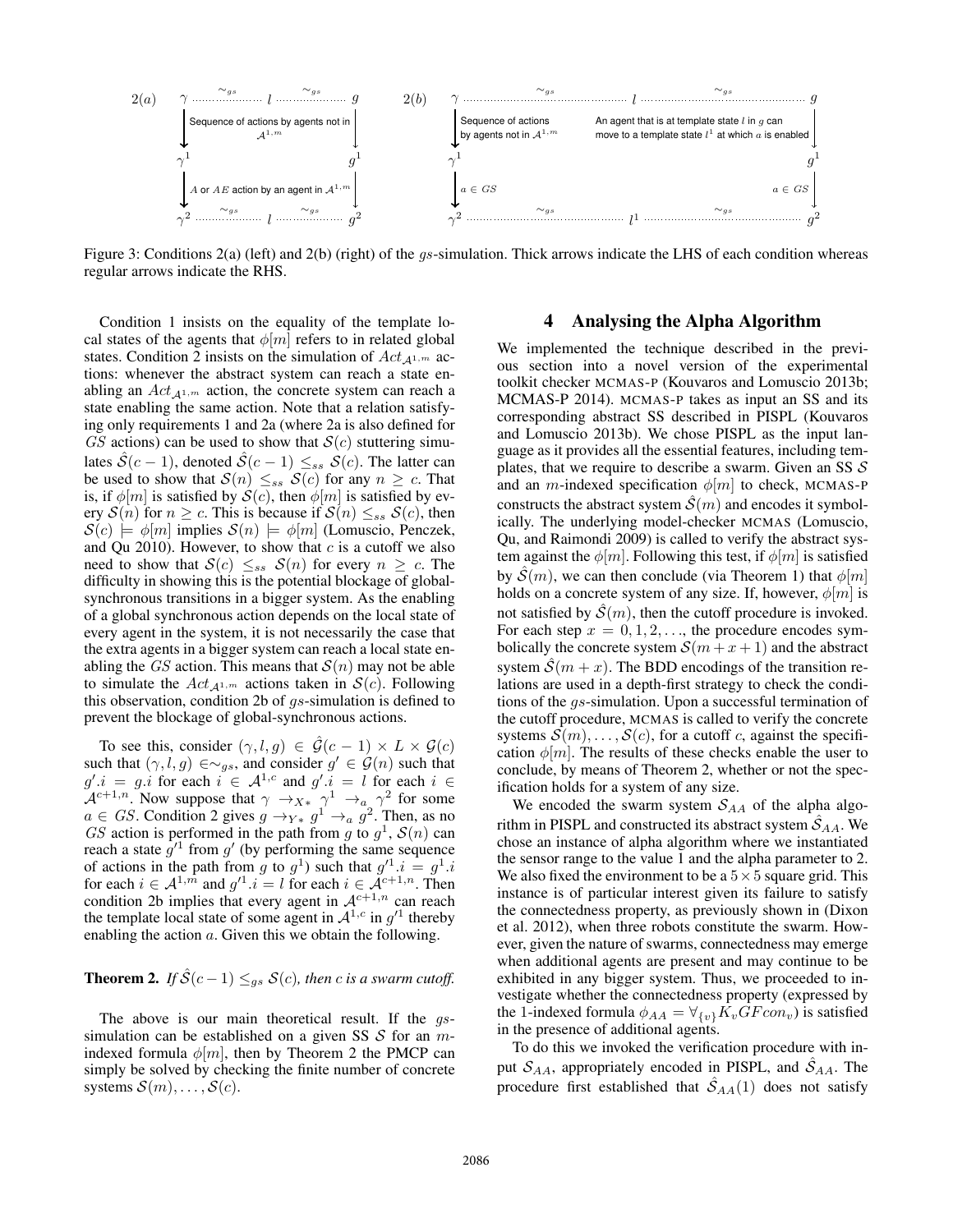| #Robots    | #States               | Time(s) | Memory (KiB) | $\phi$ A A ? |
|------------|-----------------------|---------|--------------|--------------|
|            | 423                   |         | 12016112     | No           |
| 3 (Cutoff) | 177243                | 15      | 29925984     | No           |
| 5          | $2.76 \times 10^{34}$ | 197     | 50101616     | No           |
|            | TIMEOUT               | TIMEOUT | TIMEOUT      | TIMEOUT      |

Table 1: Verification results for the alpha algorithm.

 $\phi_{AA}$ . Indeed,  $\mathcal{S}_{AA}$  is able to simulate the concrete system of 3 agents, where, as described in (Dixon et al. 2012), 2 agents may initially go East and the remaining agent may initially go West. In this case the pair of agents initially going East are afterwards always connected, in forward mode, and moving East, whereas the agent initially going West is afterwards is never connected, in coherence mode, and moving East. Following this, the verification procedure continued to establish that  $\hat{S}_{AA}(2) \leq_{gs} S_{AA}(3)$ , thereby identifying a cutoff equal to 3. Finally, the procedure checked whether  $S_{AA}(x) \models \phi_{AA}$ , for  $x \in \{1, 2, 3\}$ , returning true in the case of  $x = 2$  and false in all other cases. The case of most interest is the cutoff case  $(x = 3)$  which allows us to conclude that the alpha algorithm does not satisfy the connectedness property for any system with greater than 2 robots.

The simulation test took approximately 9 minutes and required 65 MB of memory on an Intel Core i7 machine clocked at 3.4 GHz, with 7.7 GiB cache, running 64-bit Fedora 20, kernel 3.16.6. Model checking the cutoff system against  $\phi_{AA}$  required approximately 15 seconds. In comparison, traditional model checking techniques would not be able to solve the problem as they would have to consider an unbounded number of concrete systems. Additionally, any conclusion that can be drawn by traditional approaches is necessarily limited to the specific case investigated. But as we build bigger systems the verification step quickly becomes intractable, as shown in Table 1.

### 5 Conclusions

In this paper we presented a novel approach for the verification of robot swarms independently of the number of robots in the swarm. Specifically, we put forward a sound methodology for identifying cutoffs with respect to expressive temporal-epistemic specifications. In many cases this allows us to check swarms of arbitrary size by checking systems of a limited number of components. The implementation that we presented was used to show that the Alpha algorithm for swarms is indeed not correct with respect to its intended specifications. This was shown in the absence of a collision avoidance mechanism. Collision avoidance mechanisms cannot be investigated by our methodology as it assumes a finite environment only. We leave this for future work.

Related work. A number of proposals have previously been put forward to verify swarms via model checking (Konur, Dixon, and Fisher 2012; Dixon et al. 2012; Winfield et al. 2005). These approaches attempt to analyse a swarm by verifying concrete instances of the system. While

these techniques can validate the properties of the particular swarm under analysis, no guarantees can be drawn in principle on the behaviour of the swarm when a different number of agents is present. In contrast, the methodology here put forward aims to verify the system irrespective of the number of agents present in the swarm.

Parameterised model checking techniques for a fragment of the specification language here considered have previously been studied in the context of the analysis of networking protocols (Emerson and Namjoshi 1995; 1995; Aminof et al. 2014) and cutoff detection techniques have been discussed in the context of parameterised model checking for reactive systems (Clarke, Grumberg, and Browne 1989; Emerson and Kahlon 2000; Clarke et al. 2004; Emerson and Kahlon 2000; Hanna, Basu, and Rajan 2009). In particular (Emerson and Namjoshi 1996; Clarke, Talupur, and Veith 2008; German and Sistla 1992; Sun et al. 2009) use counter abstraction, as we do here, to represent any concrete system of arbitrary size by means of an abstract counter system. All these approaches differ from the one here put forward in that they focus on the particular network topology analysed, e.g., rings. Instead, we here base our analysis on the way the synchronisation between the agents of the system can happen. Additionally they are limited to temporal properties only, whereas we here consider temporal-epistemic specifications. Because of this it is difficult to compare the results even for the fragment of temporal logic that all approaches include.

In previous work (Kouvaros and Lomuscio 2013a; 2013b) we introduced a generic methodology for the verification of unbounded multi-agent systems. However, the abstraction methodologies we used there are entirely different; specifically, (Kouvaros and Lomuscio 2013a) does not consider pairwise synchronisation whereas (Kouvaros and Lomuscio 2013b) assumes that an agent's action can be performed at exactly one local state. As a result, robot swarms cannot be analysed in either of these approaches.

While this paper is related to the techniques we discussed, we are not aware of any work in the literature that would enable us to draw conclusions on the properties of the swarm independently of the number of agents present. Much remains to be investigated in this line. Most importantly the conditions we assumed on the models enable us to investigate only a small fraction of all possible swarm systems. In future work we plan to investigate the conditions under which some of these restrictions can be overcome.

### Acknowledgments

The research described in this paper was supported by the EPSRC Research Project "Trusted Autonomous Systems" (grant No. EP/I00520X/1).

### References

Aminof, B.; Jacobs, S.; Khalimov, A.; and Rubin, S. 2014. Parameterized model checking of token-passing systems. In *Proceedings of VMCAI'14*, volume 8318 of *LNCS*, 262–281. Springer.